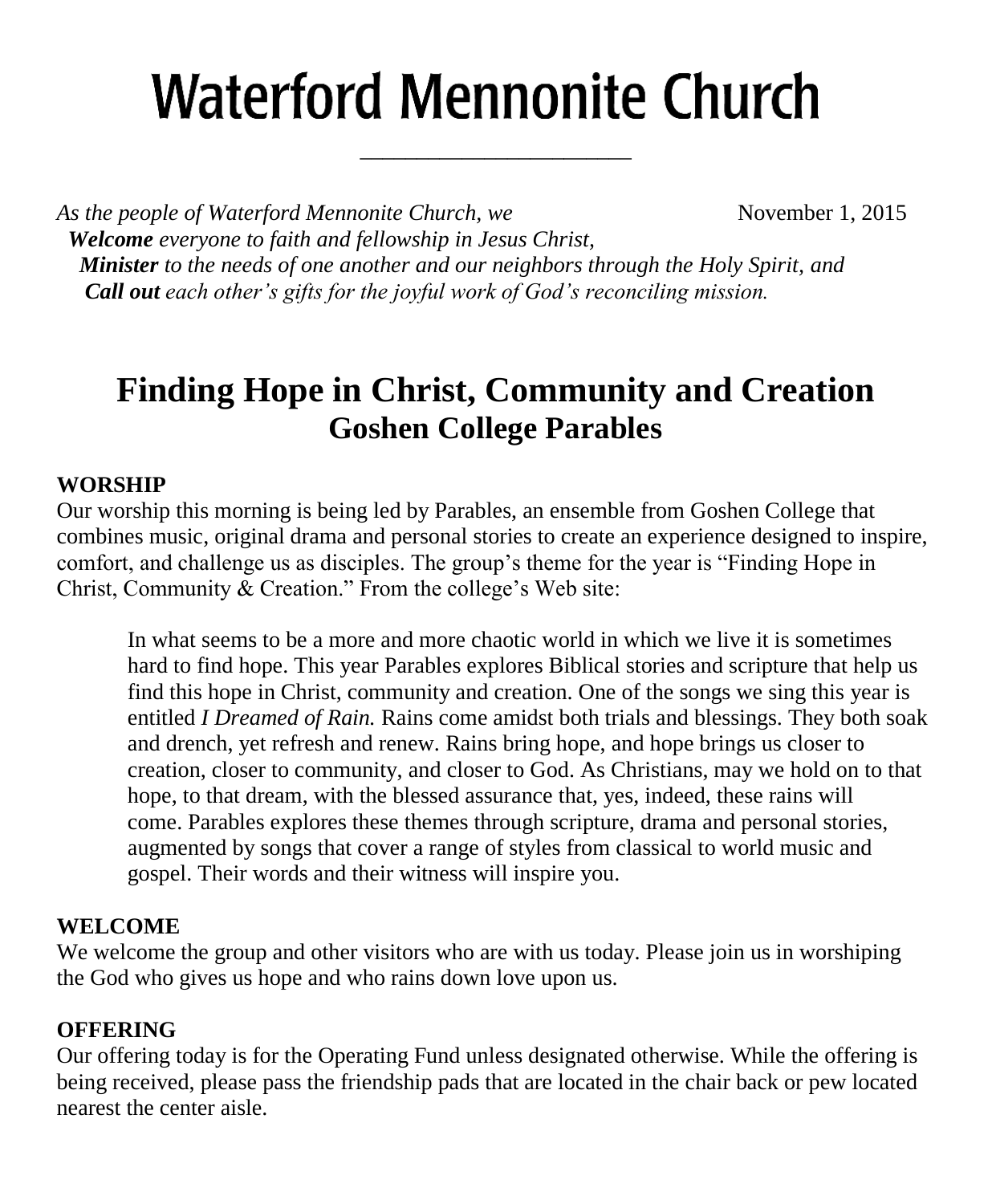### **Prayers for Brothers and Sisters**

*Mary Helmuth*, who celebrates her 94<sup>th</sup> birthday on Monday, for God's grace and joy to be poured out on her. Join in her celebration by signing a card for her at the table in the foyer.

Sixth grade students *– Isaac Damer, Lindsey Daniels, Joel Graber, Owen Miller, Jenna Oostland, Camila Perez-Diener –* and their Sunday School teacher *Janette Amstutz.*

*Siaka Traoré*, president of *Evangelical Mennonite Church of Burkina Faso*, offers thanks for praying for the country after a coup d'état in September. Mennonite Mission Network requests continued prayers for peaceful elections and for a spirit of reconciliation between political factions.

*All affected* by Monday's earthquake in South Asia.

*Members of our Mennonite Education Fund Committee* as they use their gifts to provide oversight to this ministry among us.

*Parables worship ensemble* as they continue to share their message and gifts in congregations and other settings throughout the school year.

*Jeff and Kay Miller and Karon and Vance Weaver* as they grieve the loss of Jeff's father and Karon's brother, Wayne Miller, who died on Tuesday.

#### **Fanning the Flames visual**

As part of our recently completed Fanning the Flames worship series, we "grew a flame visual" at the center of the sanctuary. Each Sunday, a different colored piece of flame was made available to everyone present to write a response to a question relating to spiritual giftedness. New pieces of flame were added to the visual each week. What you

see today is the "fanned flame" representing the gathered community's commitment to finding and using our own spiritual gifts and helping others to find theirs.

**Living Stream Worship: Both services are live streamed at** [www.waterfordchurch.org](http://www.waterfordchurch.org/)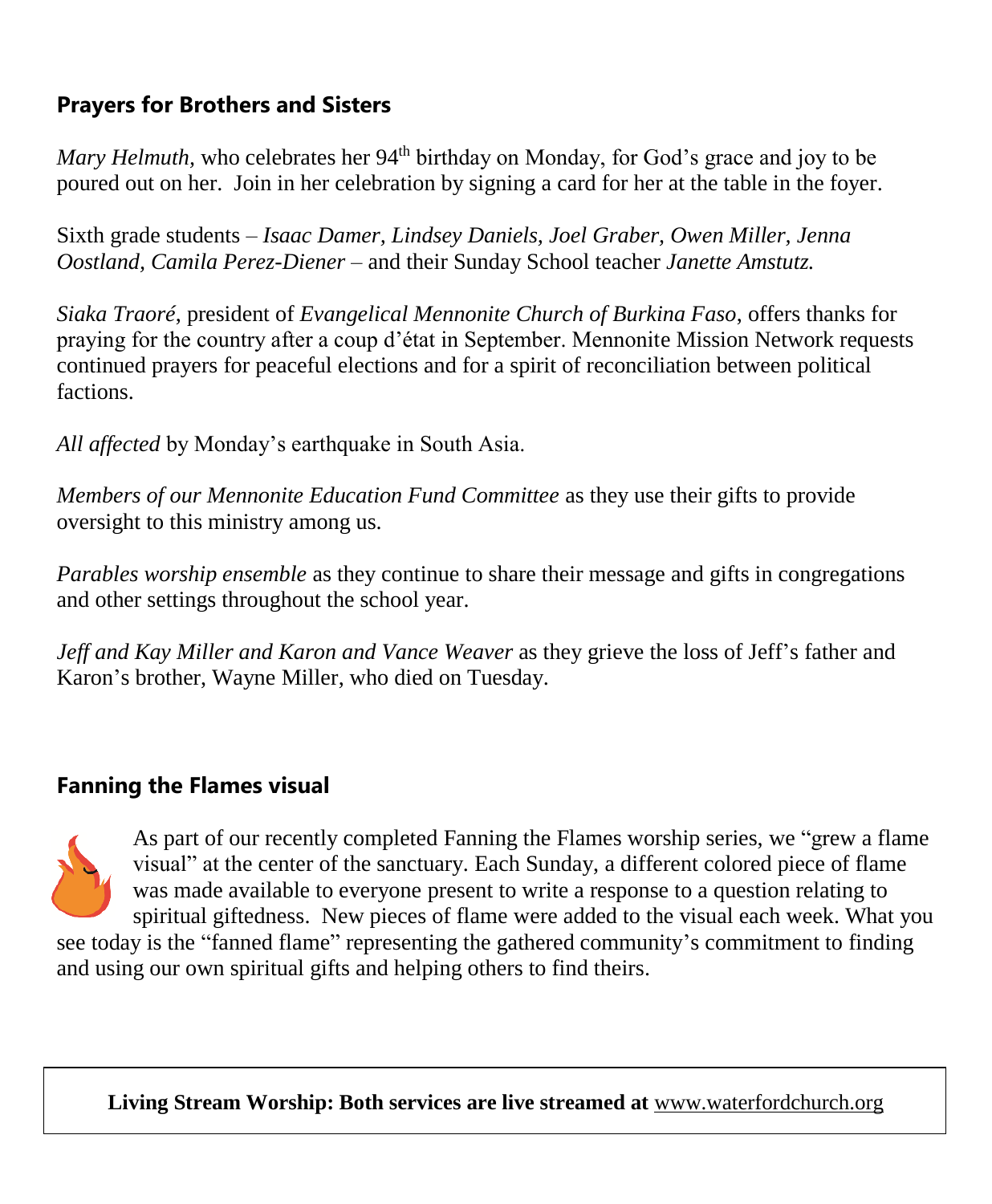#### **Welcome, Guests**

Large print copies of the bulletin and the hymnal and hearing aid systems are available from the ushers. Sermon boards for children are available at the back door; please pick one up as you enter. You are encouraged to bring infants through age two children to the nursery. Pick up the newsletter, *Buzz,* from the welcome kiosk in the foyer.

#### **Welcome Team**

| Greeter/Hosts  | Dan & Diane Bodiker; Del & Shirley Yoder                                                  |
|----------------|-------------------------------------------------------------------------------------------|
| <b>Ushers</b>  | Bruce Snyder, Dennis Myers $(1st)$ ;                                                      |
|                | Glenn Reinford, Byron Yoder, Wade Ramer (2nd)                                             |
| <b>Nursery</b> | Alan & Lyz Zimmerman (1 <sup>st</sup> ); Luke & Cindy Voth (nurture); Lori Judson, Denise |
|                | Diener                                                                                    |
| Audiovisual    | Len & Kathy Emery; Gene Leinbach                                                          |

#### **Today**

| $8:00/10:45$ a.m. Worship |                                   |
|---------------------------|-----------------------------------|
| $9:15$ a.m.               | Coffee and fellowship             |
| $9:30$ a.m.               | Nurture hour—classes for all ages |

#### **Nurture Hour**

Nurture hour classes begin at 9:30 a.m. Our thirteen adult nurture classes all welcome you to join them. Please see an usher for additional information on classes and classroom locations.

#### **Last Sunday Attendance:** Worship–257 (118+139); Nurture hour–227

#### **Finances – October 25**

| <b>Operating Fund</b> | $\$$ 8,223.15 | <b>Mennonite Education</b> | 550.00       |
|-----------------------|---------------|----------------------------|--------------|
| Either Fund           | \$ 5,385.00   | Budget subtotal            | \$ 14,158.15 |
| Children's offering   | 4.60          | Journey Church             | \$3,375.00   |
| MCC .                 | 50.00         | Total:                     | \$17,587.75  |